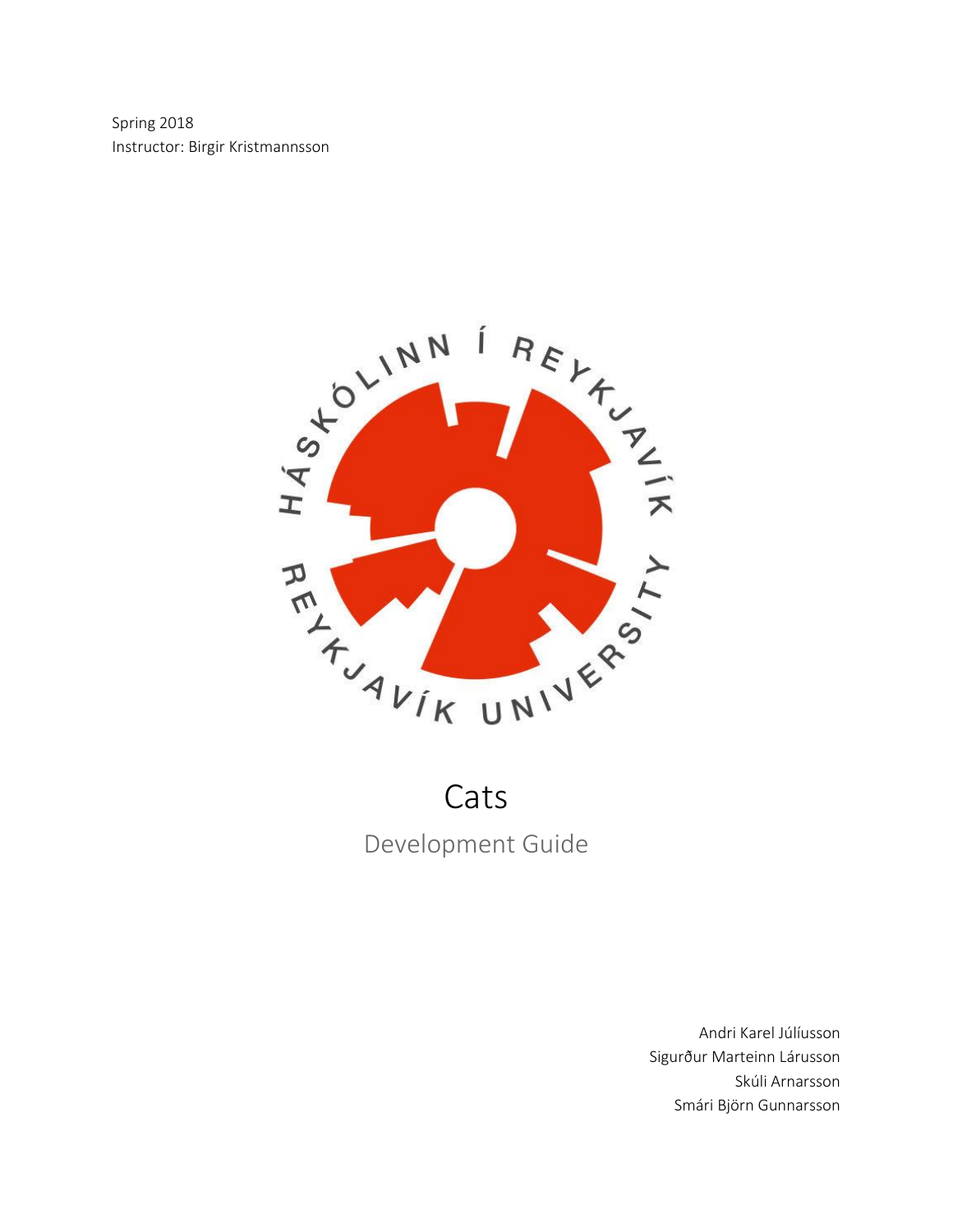# **Table of Contents**

| 1.1 |  |  |
|-----|--|--|
| 1.2 |  |  |
| 1.3 |  |  |
| 1.4 |  |  |
|     |  |  |
| 2.1 |  |  |
| 2.2 |  |  |
| 2.3 |  |  |
| 2.4 |  |  |
| 2.5 |  |  |
| 2.6 |  |  |
|     |  |  |
| 3.1 |  |  |
| 3.2 |  |  |
| 3.3 |  |  |
| 3.4 |  |  |
| 3.5 |  |  |
|     |  |  |
| 4.1 |  |  |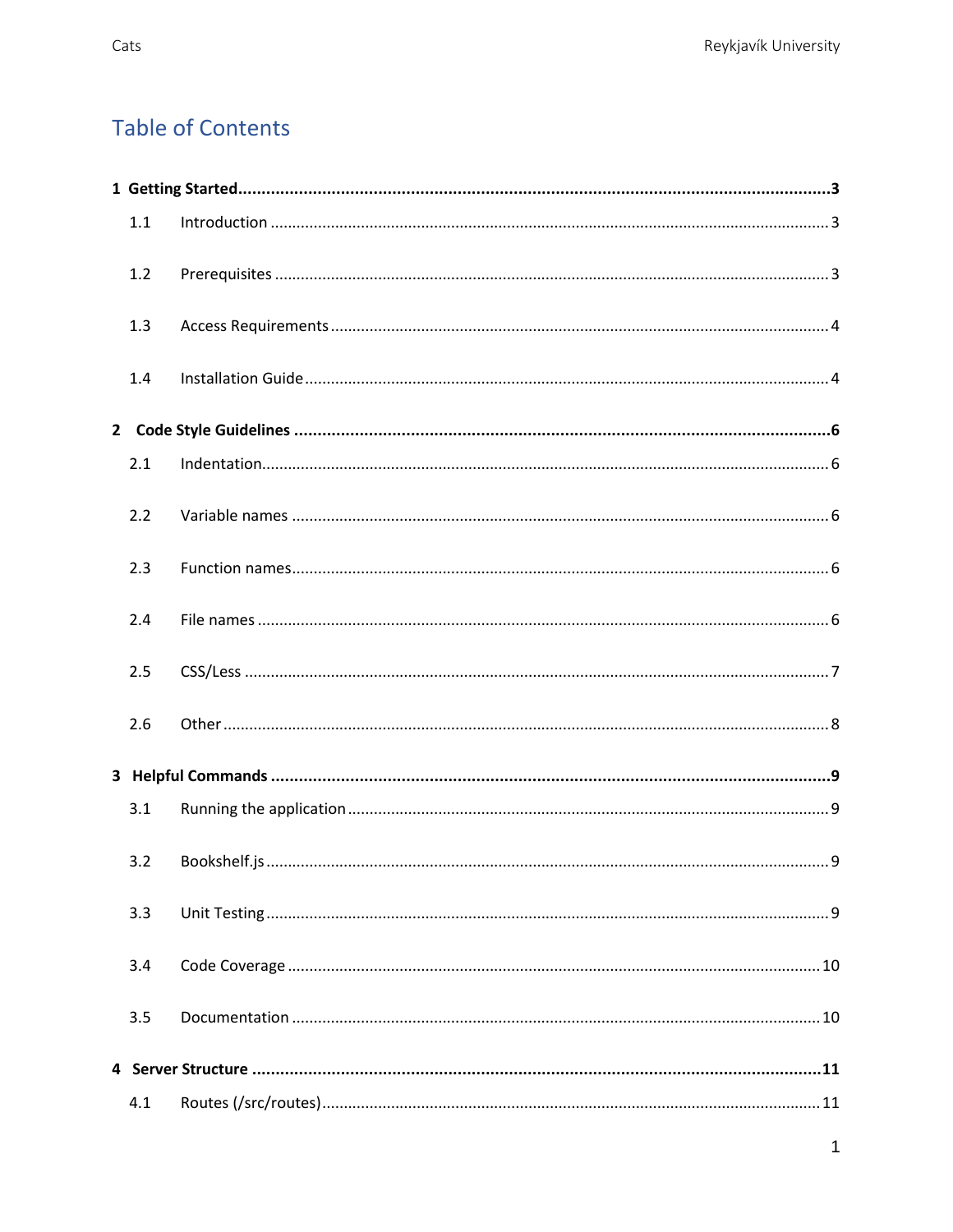| 4.2 |  |  |  |  |  |
|-----|--|--|--|--|--|
| 4.3 |  |  |  |  |  |
| 4.4 |  |  |  |  |  |
| 4.5 |  |  |  |  |  |
|     |  |  |  |  |  |
| 5.1 |  |  |  |  |  |
| 5.2 |  |  |  |  |  |
| 5.3 |  |  |  |  |  |
| 5.4 |  |  |  |  |  |
| 5.5 |  |  |  |  |  |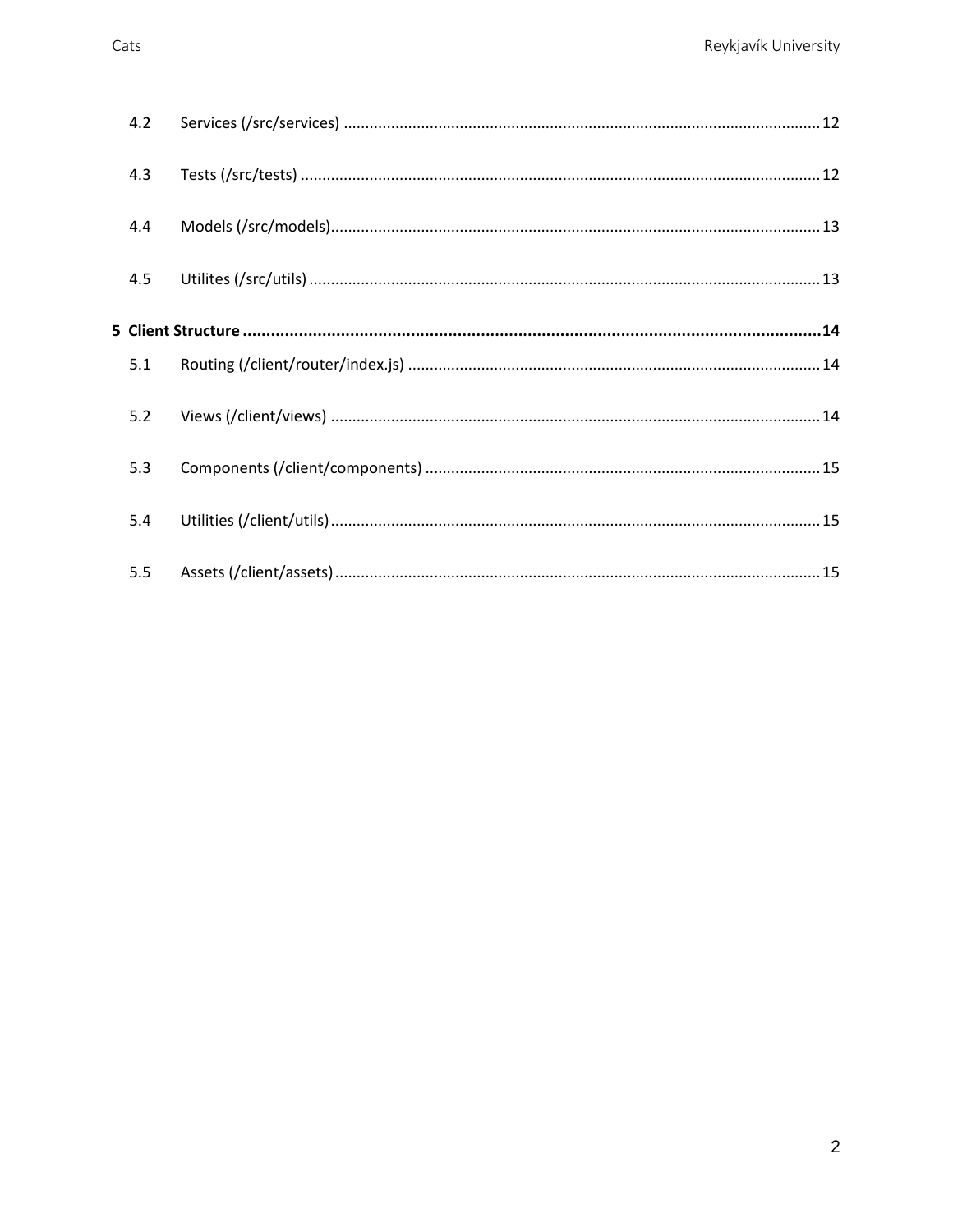# <span id="page-3-0"></span>1 Getting Started

#### <span id="page-3-1"></span>1.1 Introduction

The purpose of this guide is to assist developers that have just started working on the project in getting it up and running and also in understanding the structure of it. This can of course be useful as a reference point for other developers that have been working on the project longer. The guide also contains coding rules and style guides.

### <span id="page-3-2"></span>1.2 Prerequisites

These are the dependencies you need to set up on your computer for the current development build of the Cats system. This can be set up on any operating system but a **Unix-based** system is recommended.

- A **git** client
	- o For exampl[e this one](https://git-scm.com/downloads)
- **Node.js** run-time environment
	- o Can be downloade[d here](https://nodejs.org/en/)
	- o Use version 8.\*.\* (version 8.11.1 recommended)
- **npm** package manager
	- o Is part of **Node.js** installation so should be installed already
	- o Can be downloade[d here](https://www.npmjs.com/get-npm) (If for some reason it is not installed)
- A code editor
	- o For exampl[e Visual Studio Code](https://code.visualstudio.com/)
- **PostgreSQL**
	- o [Download here](https://www.postgresql.org/download/)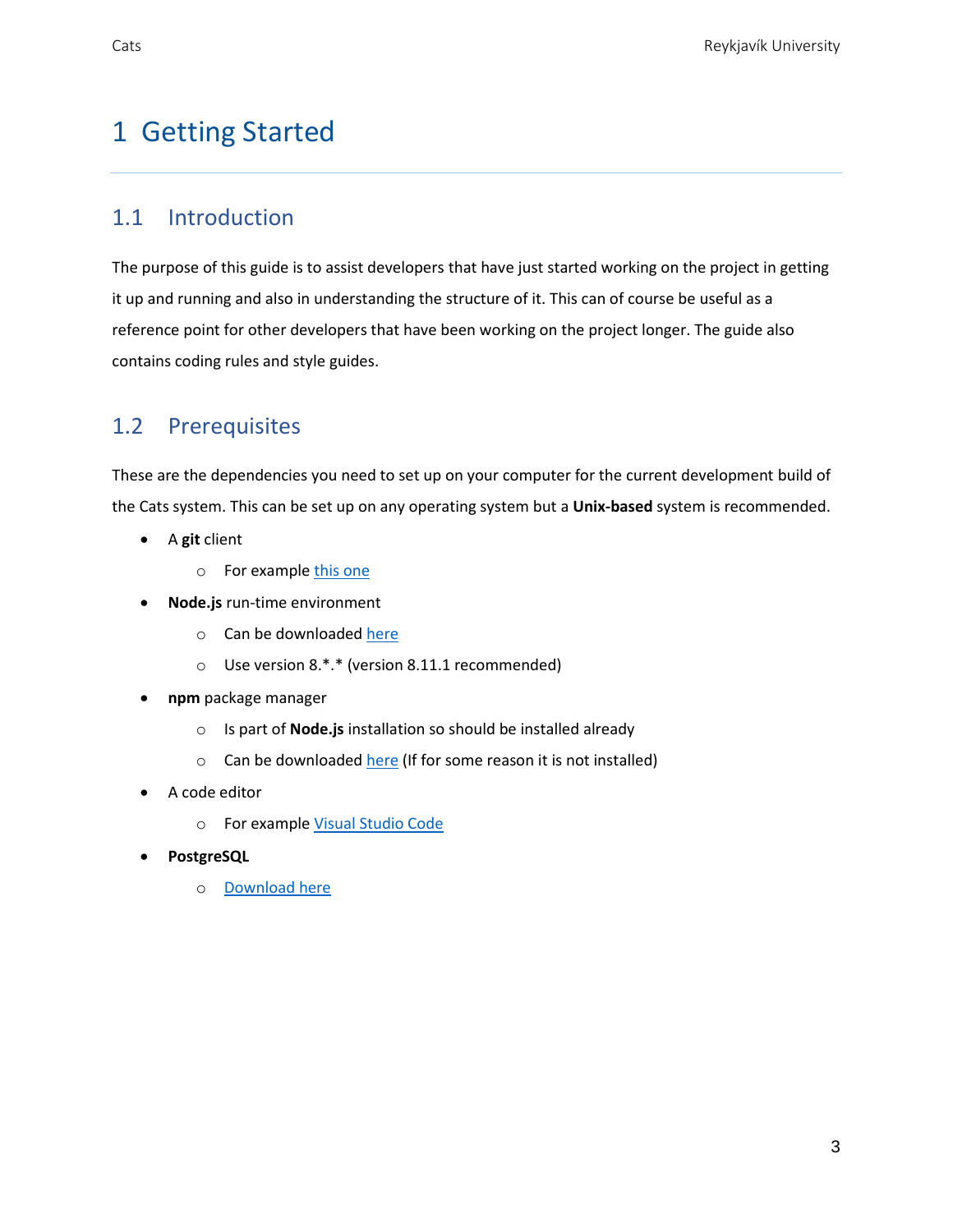# <span id="page-4-0"></span>1.3 Access Requirements

You will need access to:

- The **GitHub** [repository](https://github.com/svennidal/jokula-v18) of the system.
- Access to the corresponding account on **[CircleCI](https://circleci.com/)** (To monitor the status of the latest deployed release, this is possibly not necessary for all individuals working on the system)

#### <span id="page-4-1"></span>1.4 Installation Guide

This section will detail how to install the system after all the prerequisites have been set up and all access requirements have been fulfilled. In this section it is assumed that you are using a terminal. To install the system, navigate to your desired directory and follow these steps:

To clone the project into that directory:

git clone [git@github.com:svennidal/jokula-v18.git](mailto:git@github.com:svennidal/jokula-v18.git)

Switch to the dev branch and pull again:

git checkout dev

```
git pull origin dev
```
To install all dependencies for the project run the following command in the directory where package.json is located (in the root of the newly cloned directory):

npm install

To create the **.env** file that contains the environment variables for the system, run the following command:

cp .env-example .env

Create a user in Postgres. Se[e this](https://www.postgresql.org/docs/9.1/static/app-createuser.html) for reference.

Create one empty database using **PostgreSQL** (we recommend naming it **jokula**):

| psql -U [yourusername]  | //Login to psql       |  |
|-------------------------|-----------------------|--|
| create database jokula; | //Create the database |  |
| \a                      | //Log out of psql     |  |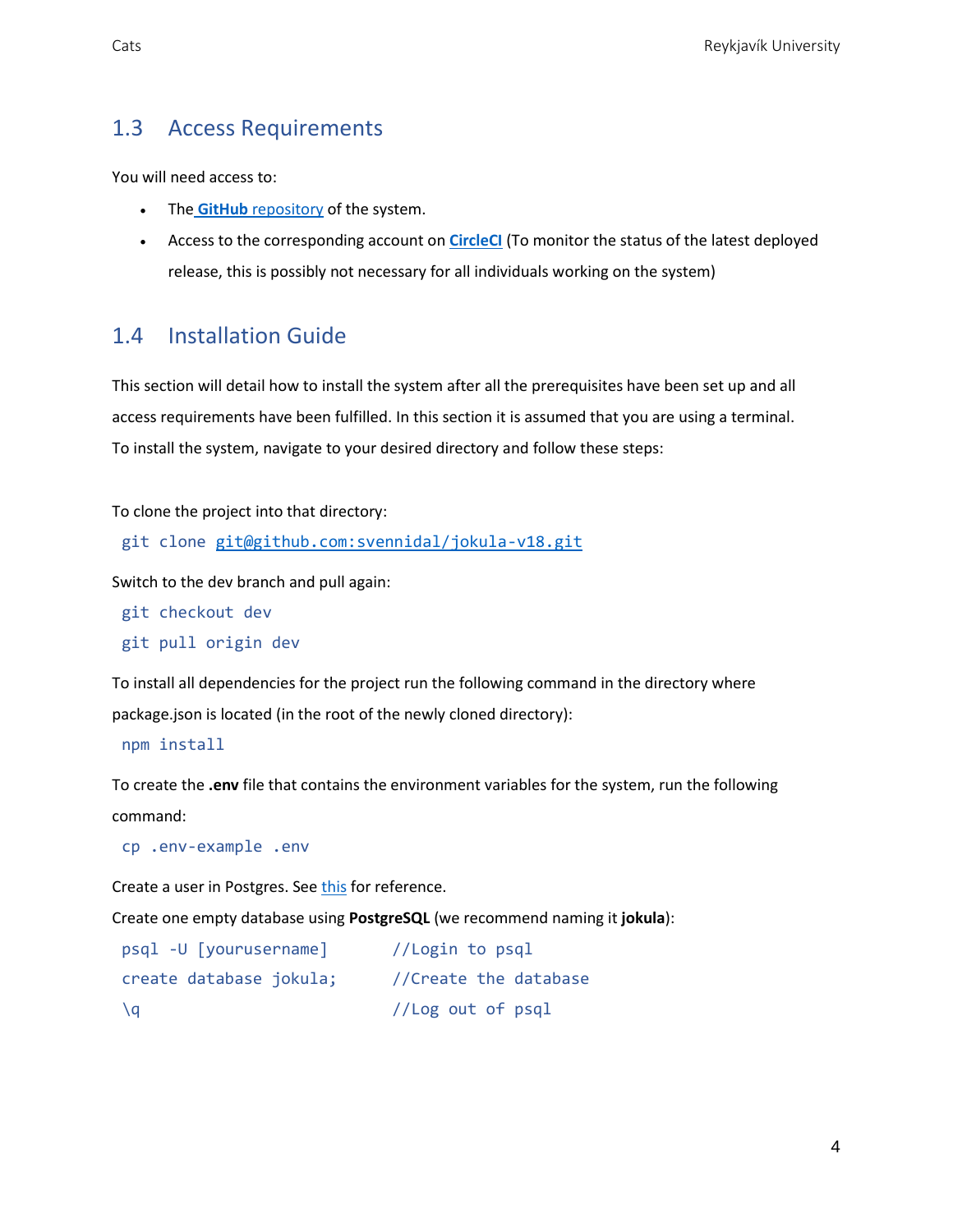Open the **.env** file you created and fill out the corresponding variables. This includes:

- **DB\_USER**: your postgres username
- **DB\_PASS**: your postgres password
- **DB\_HOST**: the name of the database you created

Navigate to the /src/config folder and run the following command:

cp database-example.js database.js

Open the newly created **database.js** file and fill out these variables:

- **host**: localhost
- **user**: your postgres username
- **password**: your postgres password
- **database**: the name of your database

These config files are not stored on GitHub, only locally.

#### 1.5 Running the system

Now there are only several things left to get the system running

To create the database tables run the following command:

npm run migrate

To seed the database with mock data run the following command:

npm run seed

Finally, to run the system open up two terminals and run the following commands:

Client in one terminal:

npm run dev

Server in the other terminal:

npm run server

Navigate to **localhost:8001** and you should see the login screen for the system.

You can login using our admin account:

Username: **admin@admin.is**

Password: **admin**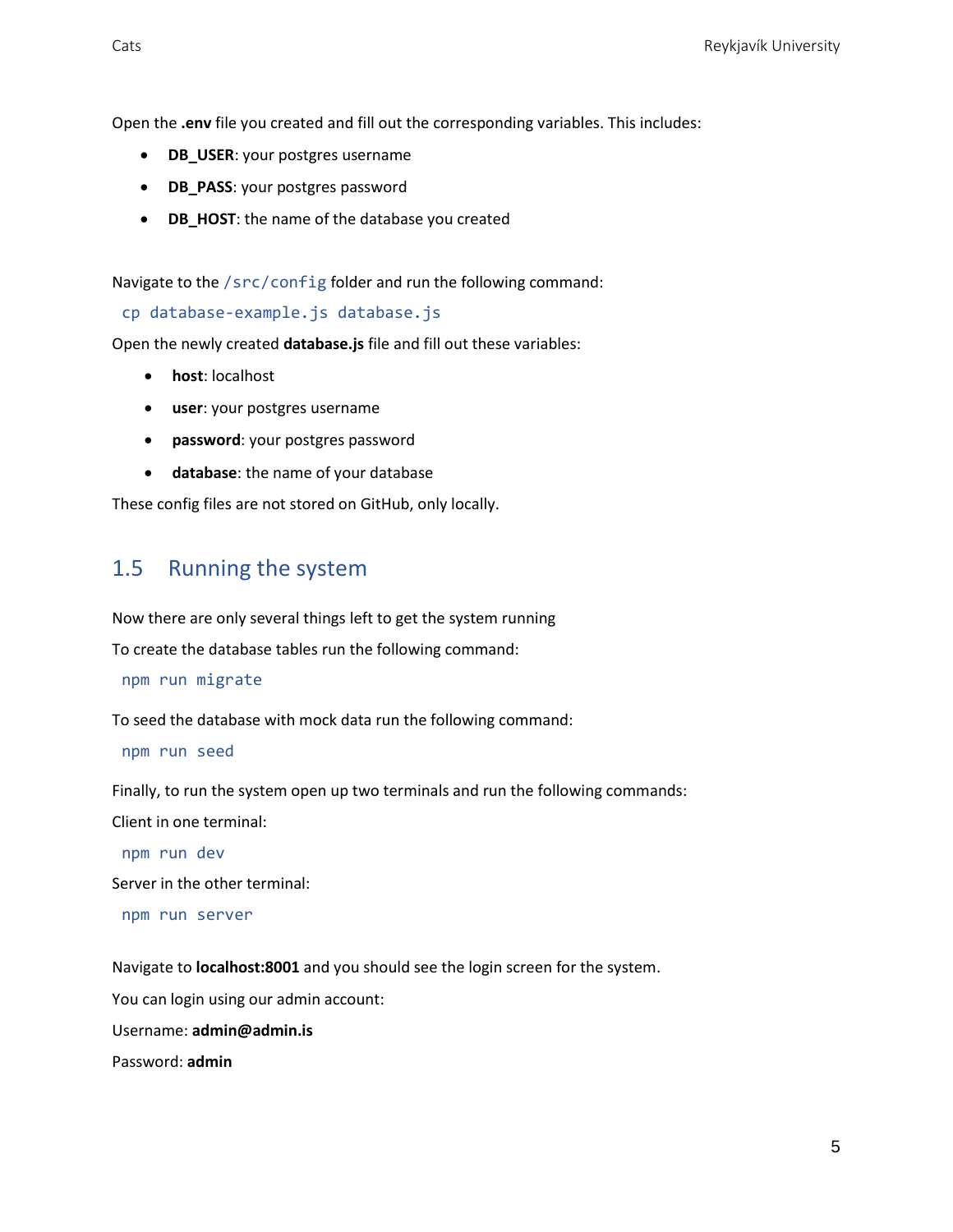# <span id="page-6-0"></span>2 Code Style Guidelines

## <span id="page-6-1"></span>2.1 Indentation

• Indentation should always be 1 tab

### <span id="page-6-2"></span>2.2 Variable names

- Camel casing in server and client
	- o Example: variableName
- Use descriptive names
	- o Example: let projectToUpdate = project
- Constants should be uppercase
	- o Example: const CONSTANT\_NUMBER = 42
- Types
	- o Always use const if the variable should not change and let when appropriate

#### <span id="page-6-3"></span>2.3 Function names

- Camel casing in server and client
- Use descriptive names
- Use ES6 arrow syntax where possible (and feasible)
	- o Callback example:

someMethod(parameter,  $(x) \Rightarrow$  {/\* do something with  $x * /$ })

#### <span id="page-6-4"></span>2.4 File names

- Server
	- o Files in server should use Camel casing
		- Examples: projectService.js, employeeRoute.js
	- o Folders in server should be lowercase only
- Client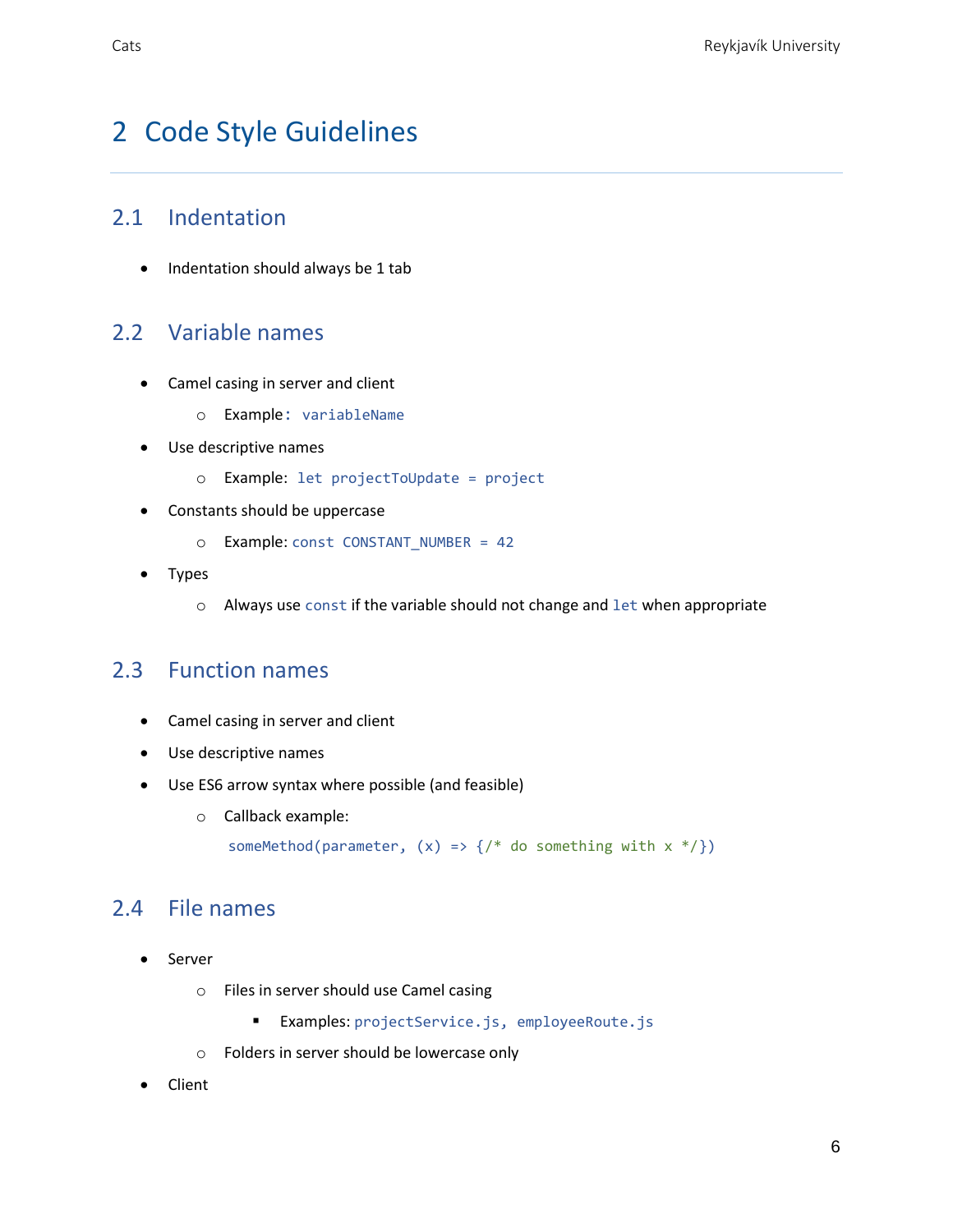- o Vue files should use Pascal casing
	- Examples: CreateCustomer.vue, DivisionTable.vue
	- Other files should use Camel casing
- o Folders that are used to categorize different components and views should use Pascal casing
	- Example: components/UserComponents/UserComponent.vue

# <span id="page-7-0"></span>2.5 CSS/Less

- All styles that could possibly be reused should be placed in the global **styles.less** file
- In the global **styles.less** all styles should have corresponding block comments indicating which element they affect
- When writing **less** code the hierarchy of the HTML document should be followed where possible
	- o Example:

```
<div class="container">
      <div class="inner"></div>
</div>
.container{
      .inner{
      }
}
```
- All class names and identifiers should use Kebab casing
	- o Example: name-of-class
- All variables that can be reused should be stored in the global **styles.less** file
	- o Example: @color\_blue: #185291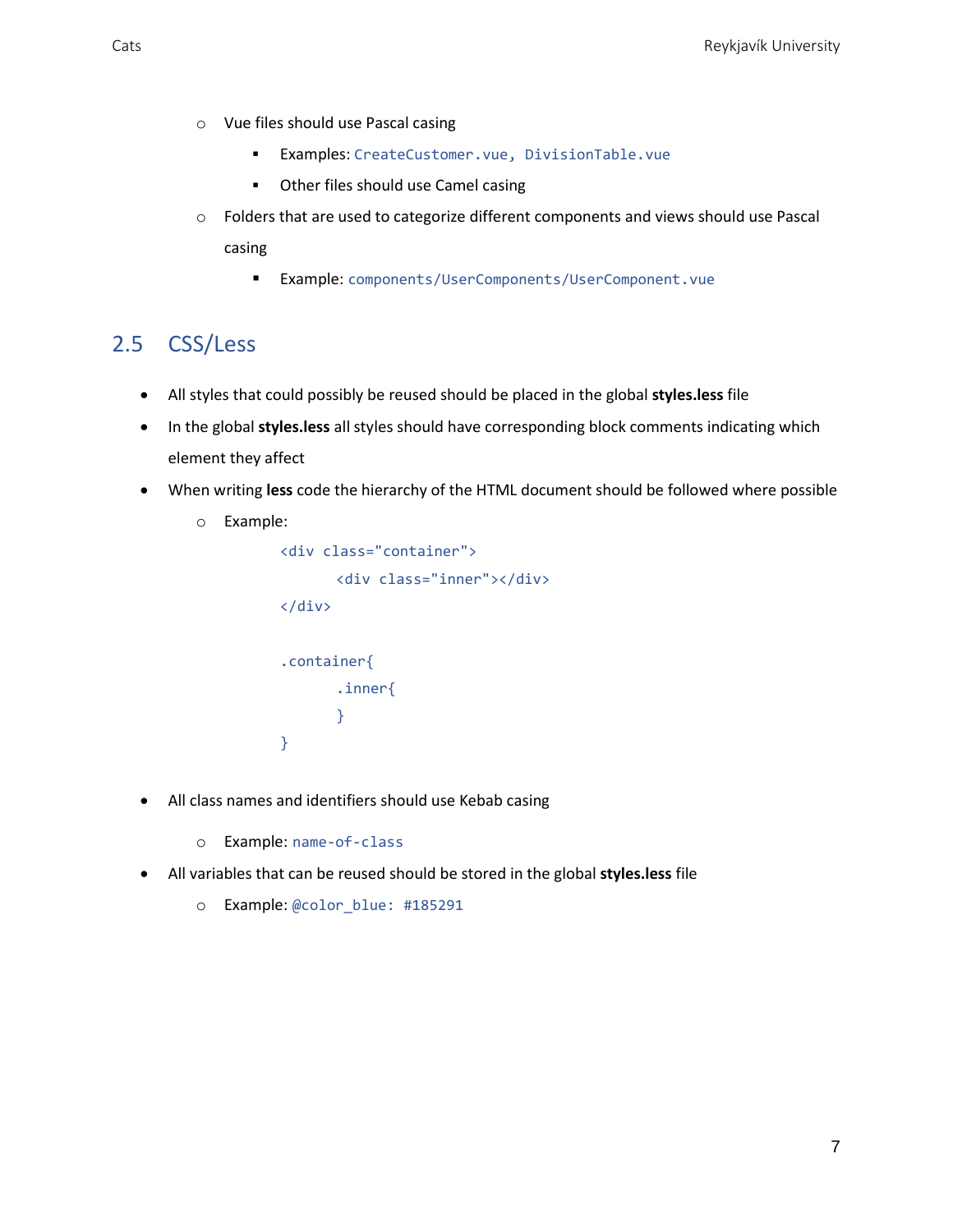#### <span id="page-8-0"></span>2.6 Other

- Quotation marks
	- o Always use single quotes if possible, use double quotes if quotes are required within a string. Example:

let str = "this is my string 'and this is the string within'"

- o Use back-ticks (` `) and template literals when combining things into strings
	- Example: `User number: \${user.number}`
	- **EXECT** Further reading on template literals can be found [here](https://developer.mozilla.org/en-US/docs/Web/JavaScript/Reference/Template_literals)
- o For Pug template code (used in Vue components) it is preferable to use double quotes
- Semicolons
	- o Always use semicolons to end statements (even though you think you don't have to)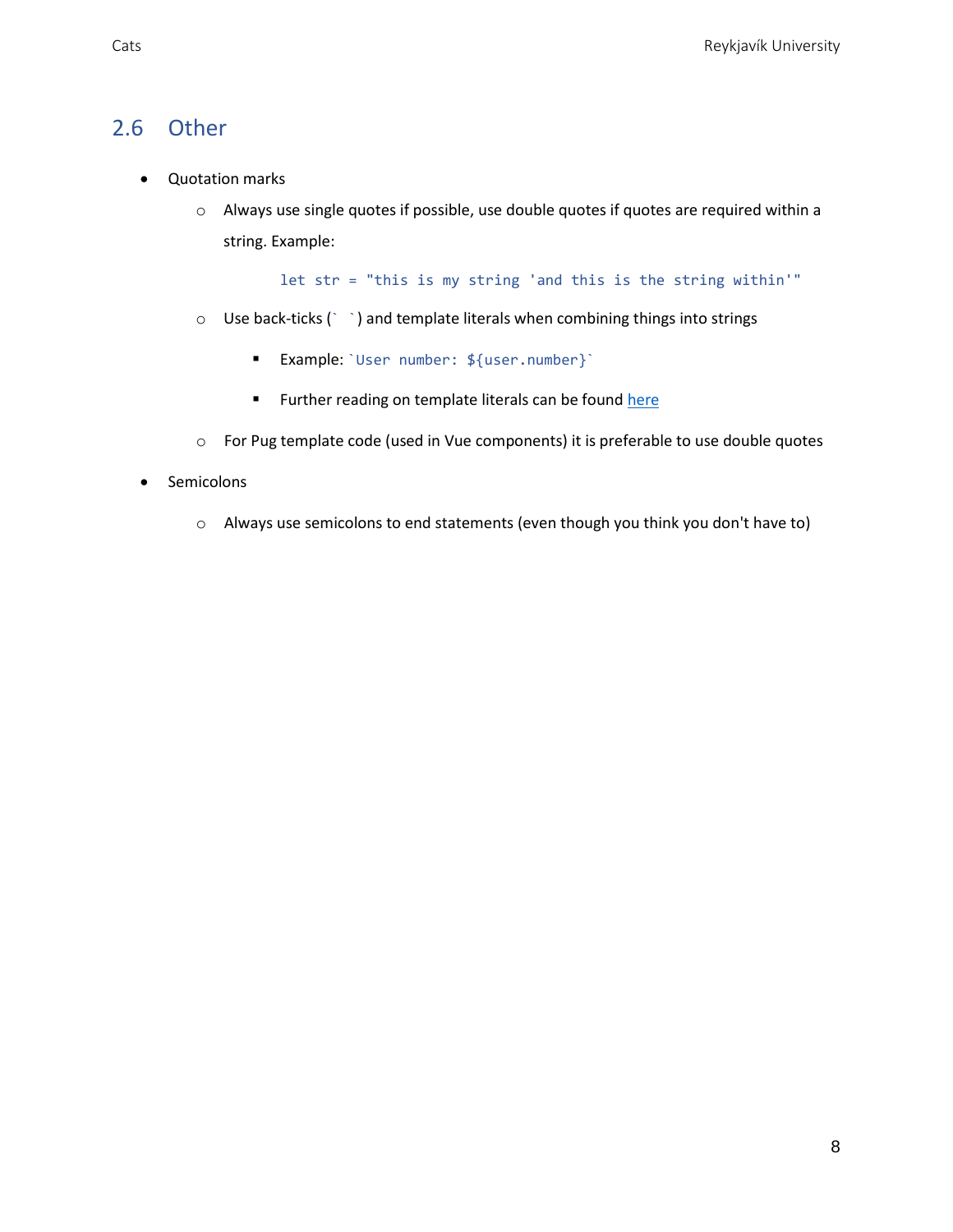# <span id="page-9-0"></span>3 Helpful Commands

# <span id="page-9-1"></span>3.1 Running the application

To run the server of the system npm run server To run the client of the system npm run client

#### <span id="page-9-2"></span>3.2 Bookshelf.js

To run the client of the system npm run createmodel Create a new Bookshelf migration npm run createmigration [nameofmigration] Create a new database migration npm run createmigration To run all outstanding migrations npm run migrate To undo the last batch of migrations npm run rollbackmigration To create a new seed file npm run createseed To rollback a single migration then migrate to the latest migration and apply all seed files: npm run resetdata To purge the database and run all the seeders

<span id="page-9-3"></span>npm run seed

# 3.3 Unit Testing

To seed the database and run all unit tests

npm run seed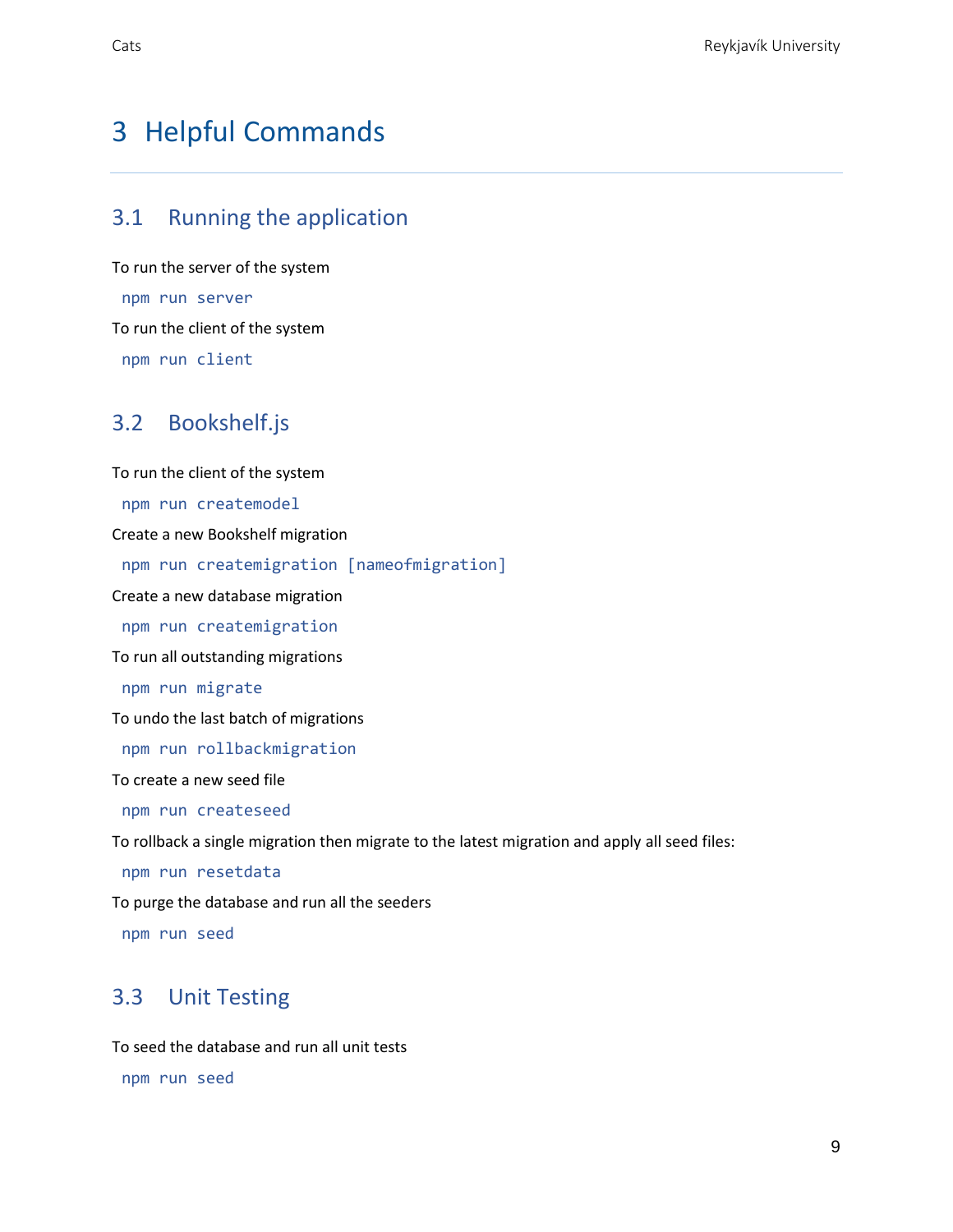To run tests without first seeding the database(use of this script is discouraged)

npm run testonly

# <span id="page-10-0"></span>3.4 Code Coverage

Runs seed script then runs all unit tests and then generates a code coverage report(viewable through the coverage folder). The output buffer is filled with coverage report information. Use **'npm run seedtest'** for viewing tests

npm run test

To run a code coverage report and generate the output

<span id="page-10-1"></span>npm run report

### 3.5 Documentation

To generate API documentation (viewable in the documentation folder)

npm run document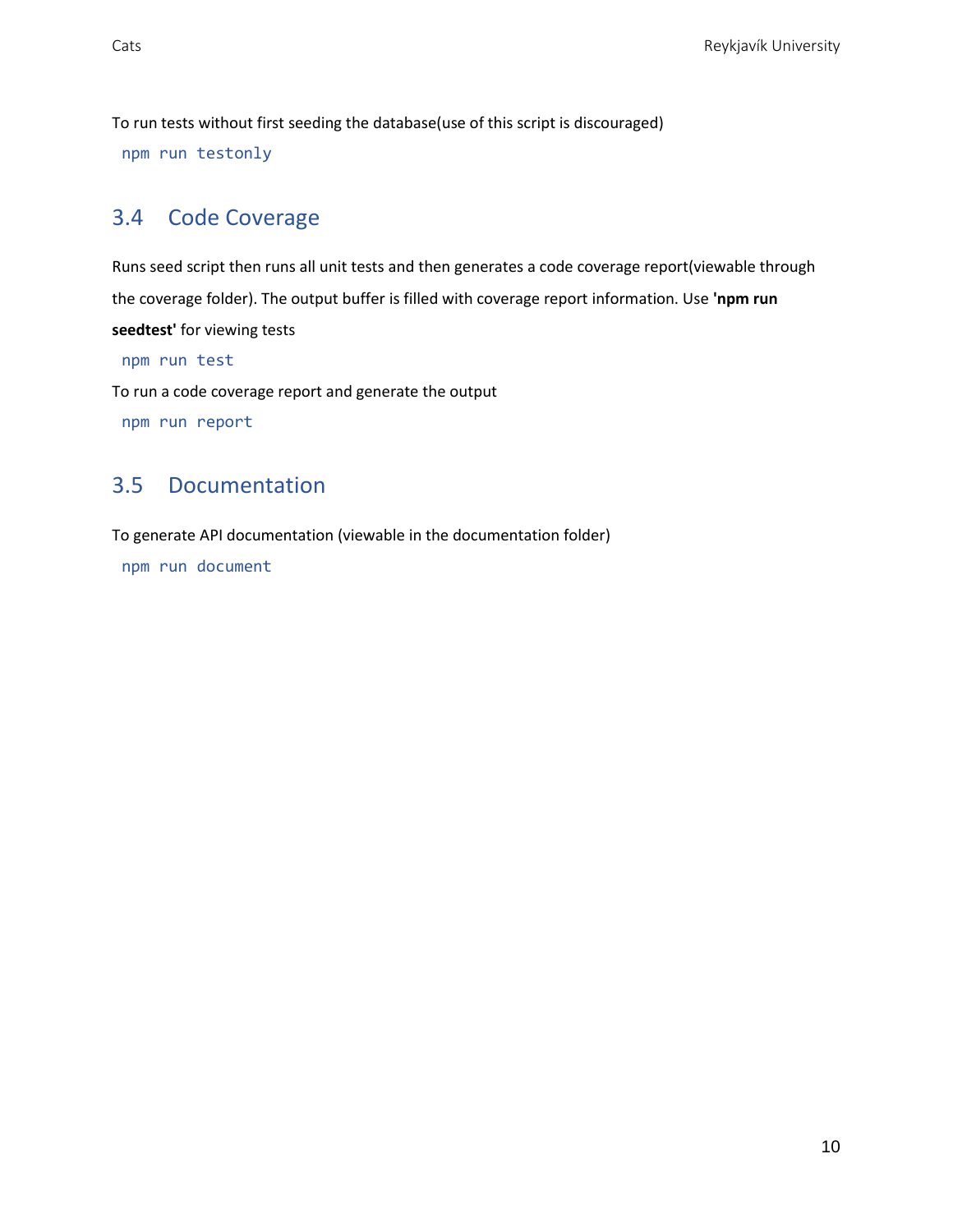# <span id="page-11-0"></span>4 Server Structure

This section will describe the structure of the server side of the system. The server is split into several parts. Each part of the server will now be explained in a separate subsection. The server resides in the /src folder.

### <span id="page-11-1"></span>4.1 Routes (/src/routes)

Each separate routes file is responsible for one part of the data being fetched from the server. For example we have one employeeRoute, one projectRoute and so on.

The purpose of each route file is to determine which service to use to retrieve the information(or store

the information) the client wants, use that service and return the results back to the client.

The routes are accessed through the app.js file which is the entry point to the server.

A service should have the following format:

```
/**
 * @apiGroup someAPIGroup
 * @apiName The name of the route
 * @apiDescription A description of the route
 * @api {get} /someroute
 * @apiSuccess {Array} The return value of the route
 */
router.get('/', function(req,res,nex) {
    someService.findAll().then((result) => {
        res.send(result);
    }).catch((reason) => {
        res.send(reason);
    });
});
```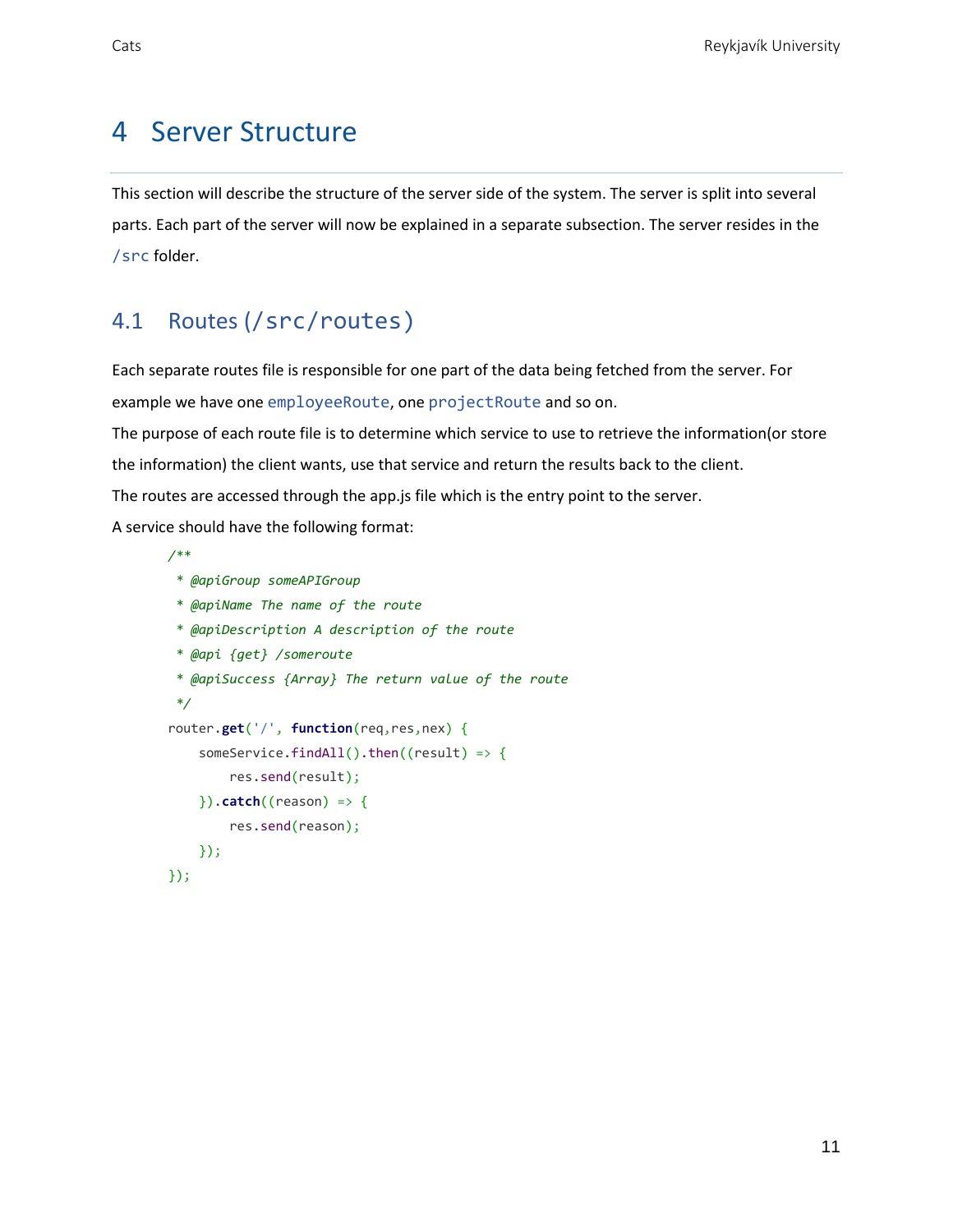### <span id="page-12-0"></span>4.2 Services (/src/services)

Each service is responsible for one part of the data being fetched and manipulated for the server.

A service should have the following format:

```
class MyService {
     /**
     * A comment describing the service
     * @returns {Array} The array the service returns
     */
    someMethod() {
         return new Promise((resolve, reject) => {
            someModel.fetchAll({
            \}).then((model) => {
                resolve(model);
             }).catch((reason) => {
                reject(reason);
             });
         });
     }
```
#### <span id="page-12-1"></span>4.3 Tests (/src/tests)

Each test file is responsible for testing different parts of the server. These are the tests that are executed when the test command is run. The tests show whether the server is returning the correct results and updating the data in the right manner.

A test file should have the following format:

```
describe('#### TestAPI, function (){
   describe('** GET /test **', () => {
        it('1. Describe what the test should do, (done) => {
            admin.get('/test).end((err, res) => {
                assert.equal(res.status, 200); //Assert that it works
                assert.equal(res.body.length,4);//Another assert
                done();
             });
         });
    });
});
```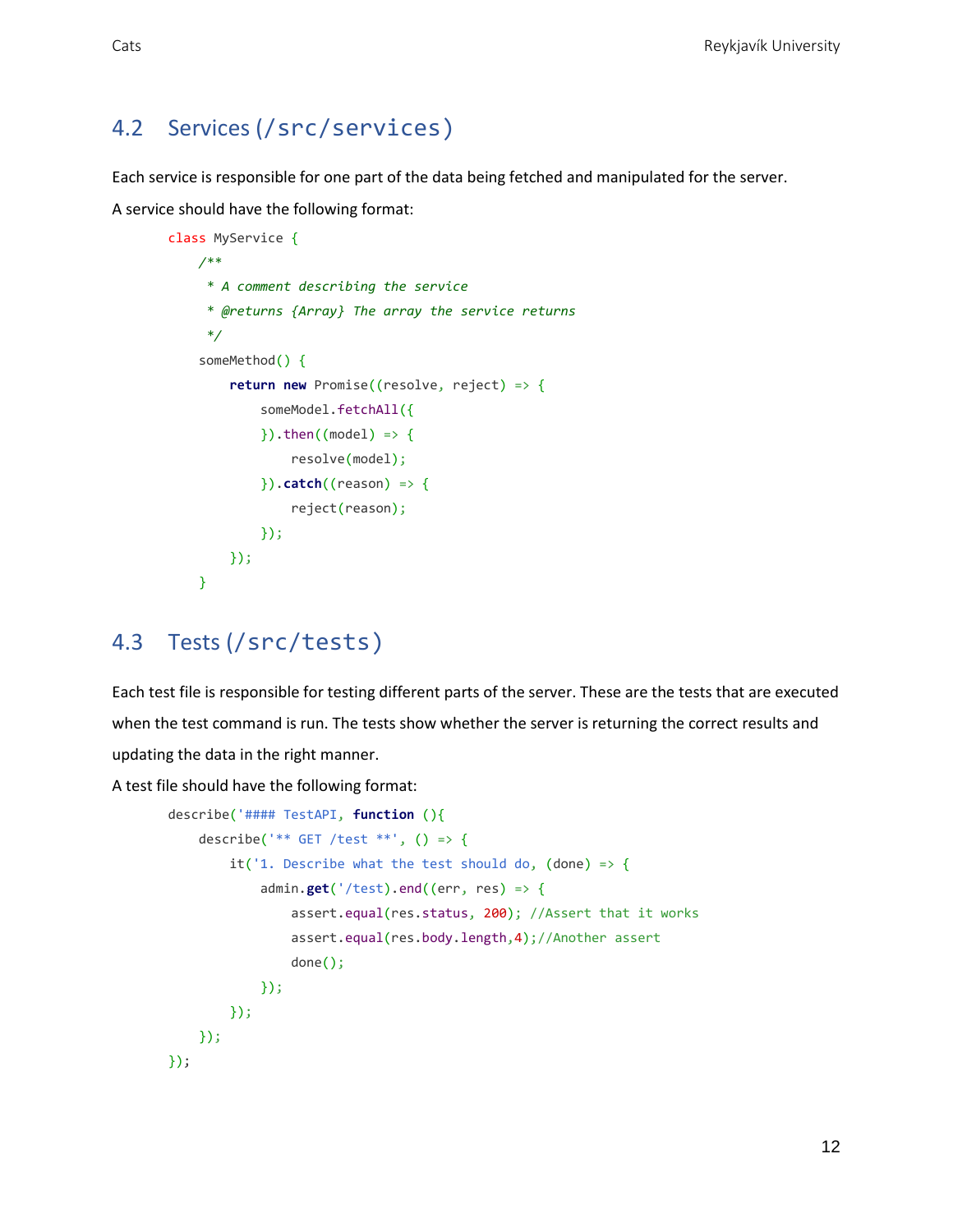#### <span id="page-13-0"></span>4.4 Models (/src/models)

The models are simple objects representing individual database rows. They also specifies any relations to other models.

```
const someModels = bookshelf.Model.extend({
   tableName: 'tableName',
    idAttribute: 'idAttributeInTable',
   hasTimestamps: true,
   softDelete: true,
   otherModels: function() {
         return this.hasMany('otherModel');
    }
});
module.exports = bookshelf.model('someModels', someModels);
```
# <span id="page-13-1"></span>4.5 Utilities (/src/utils)

The server has several utilities. Utilities are simple functions that are used widely in the server and do not belong to any particular part of it.

The utilities are the following:

- checkRole(roles)
	- o A [middleware](https://expressjs.com/en/guide/using-middleware.html) function. Takes as parameters an array of roles and checks if the user sending the request has any of those roles. If the user does have any of the roles it permits the request. Otherwise it informs the user it is Unauthorized for the action.
- checkAuthenticated()
	- o A middleware function. Checks if the user is logged in.
- createHash(password)
	- o Creates a hash from a password string that is passed in as a parameter.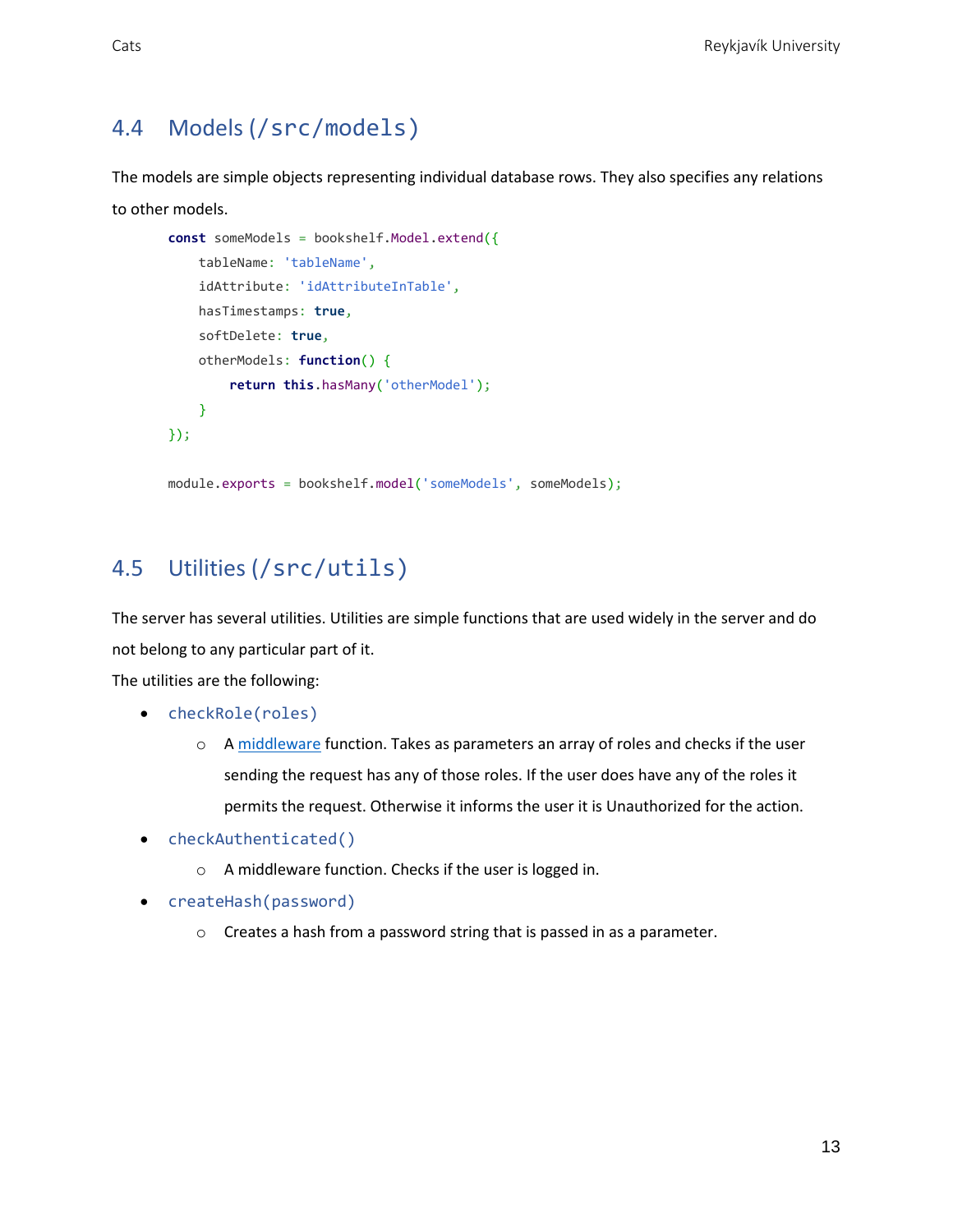# <span id="page-14-0"></span>5 Client Structure

This section will describe the structure of the client side of the system. The client is split into several parts. Each part of the server will now be explained in a separate subsection.

#### <span id="page-14-1"></span>5.1 Routing (/client/router/index.js)

All routing is handled by Vue on the client side. This is done in /client/router/index.js and declared in /client/main.js.

Adding new routes in  $/$ client/router/index. is is simple, simply import the component that you want to render on that route and add the following to the routes array:

```
{
      path: '/some-path',
      name: , 'NameOfView',
      component: ImportedComponent,
      beforeEnter(to, from, next) {
        assertAuthenticated(to, from, next);
       }
},
```
The beforeEnter is a method that allows you to control what happens before the route is entered. In the example above it is used to assert whether the sender of the request is logged in.

# <span id="page-14-2"></span>5.2 Views (/client/views)

The views for the client side are contained in /client/views folder. The views represent a page in the application and they are categorized in folders by their responsibility (employees, projects etc.) Views that are not categorized(login, settings etc.) simply reside in the root of the views folder.